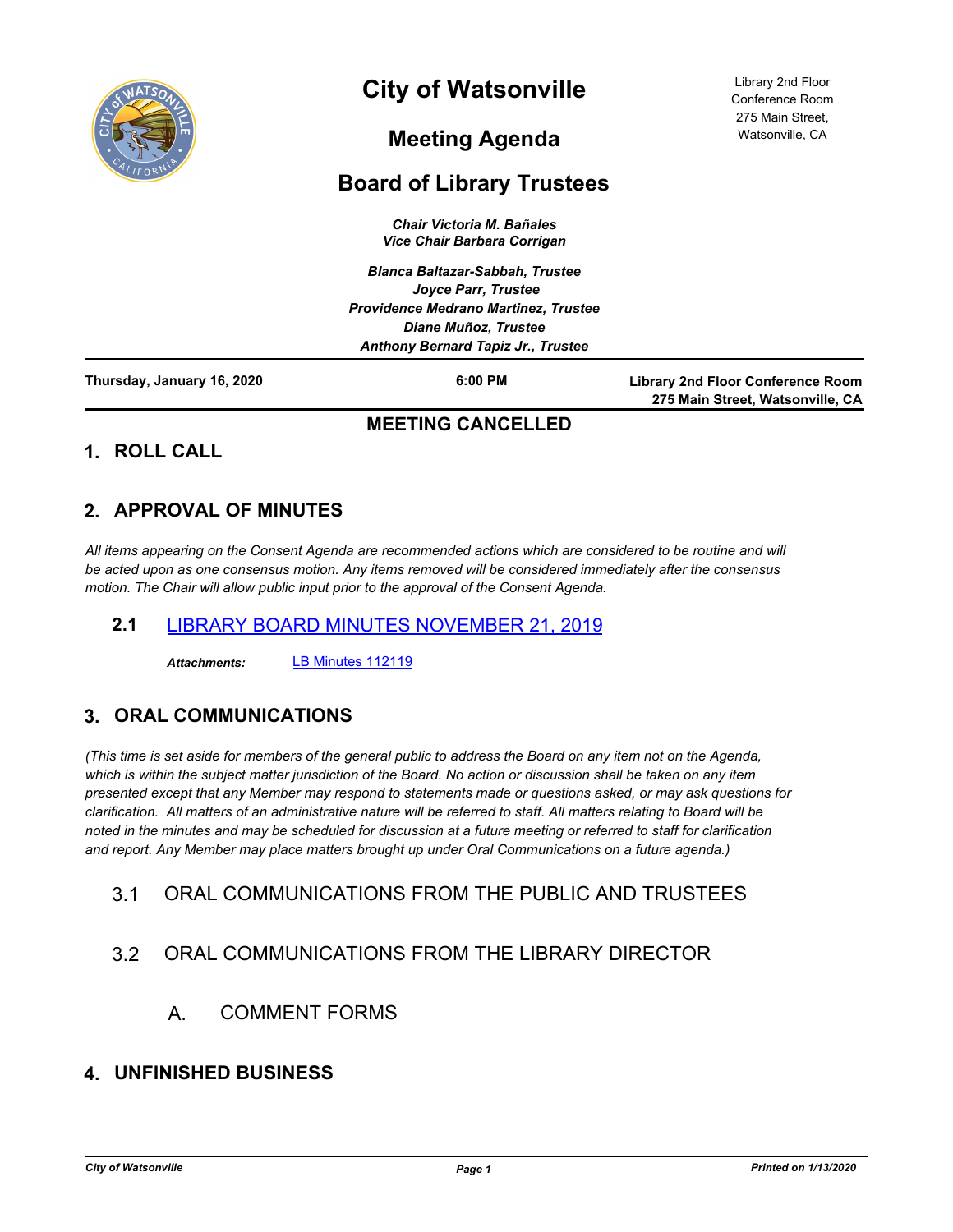#### 4.1 LIBRARY STRATEGIC PLAN

#### **5. NEW BUSINESS**

### **6. REPORTS**

6.1 FRIENDS OF THE LIBRARY

#### 6.2 PROGRAMS

#### **7. ADJOURNMENT**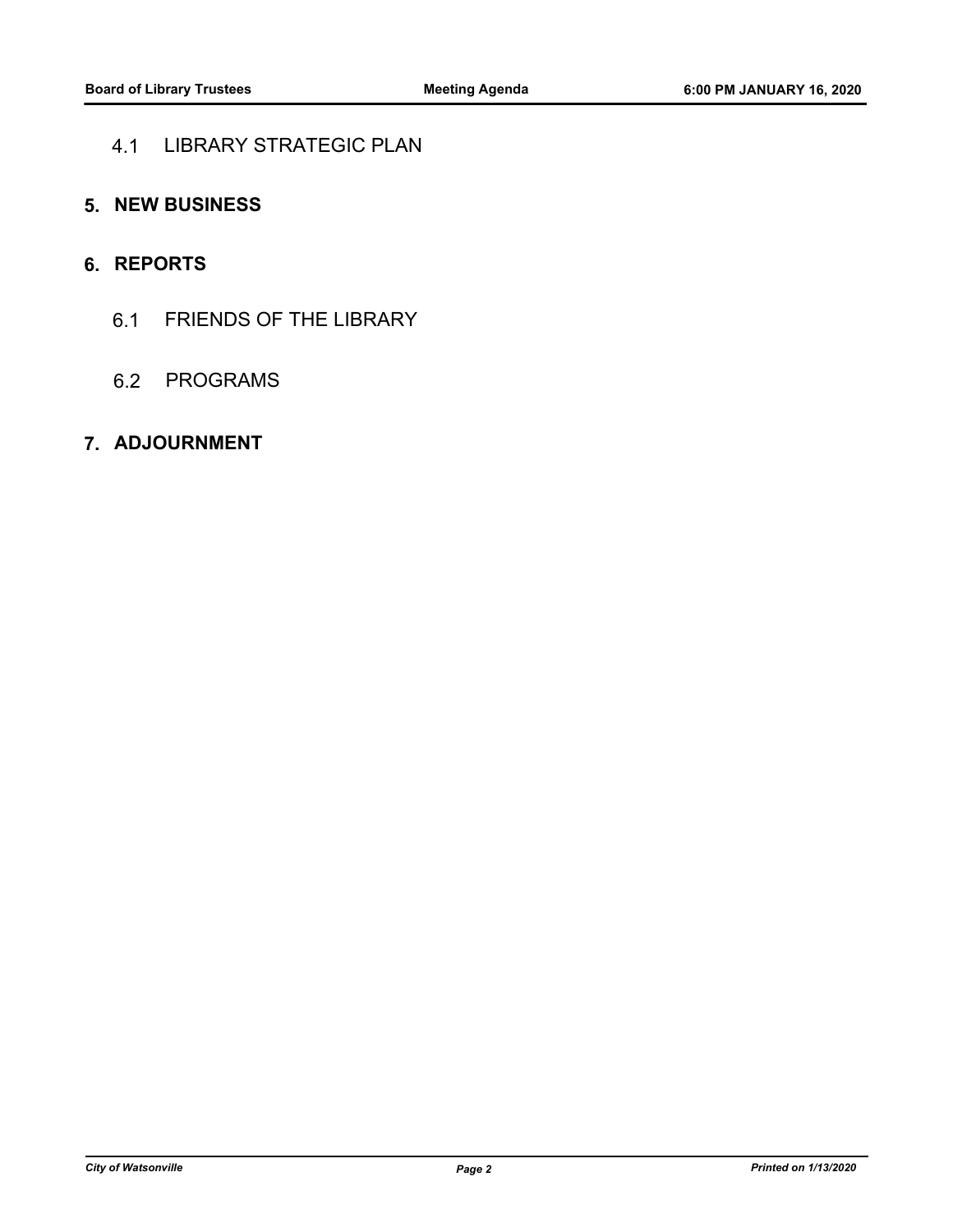

# **City of Watsonville**

Library 2nd Floor Conference Room 275 Main Street, Watsonville, CA

## **Meeting Minutes**

## **Board of Library Trustees**

*Chair Victoria M. Bañales Vice Chair Barbara Corrigan*

*Blanca Baltazar-Sabbah, Trustee Joyce Parr, Trustee Providence Medrano Martinez, Trustee Diane Muñoz, Trustee Anthony Bernard Tapiz Jr., Trustee*

**Thursday, October 24, 2019 6:00 P.M.**

**Library 2nd Floor Conference Room 275 Main Street, Watsonville**

### **1. ROLL CALL**

MEMBERS PRESENT: Baltazar-Sabbah, Bañales, Corrigan, Medrano, and Parr. STAFF MEMBERS PRESENT: Carol, Heitzig, Library Director, Luz Martinez, Administrative Analyst.

### **2. APPROVAL OF MINUTES**

2.1 MINUTES OF SEPTEMBER 19, 2019 – Trustee Baltazar motioned to approve minutes, seconded by Trustee Corrigan motion passed with 4 ayes.

### **3. ORAL COMMUNICATIONS**

3.1ORAL COMMUNICATIONS FROM THE PUBLIC AND TRUSTEES Trustee Bañales loves the Day of the Dead display as well as the mystery book display.

### 3.2ORAL COMMUNICATIONS FROM THE LIBRARY DIRECTOR

The Library Director announced that the BiblioVan will debut on November 1<sup>st</sup> for the Day of the Dead event at Callahan Park.

The Library Director encouraged the trustees to stop by to see the new tile mosaic installed by Kathleen Crocetti commemorating the old library logo funded by a private donation.